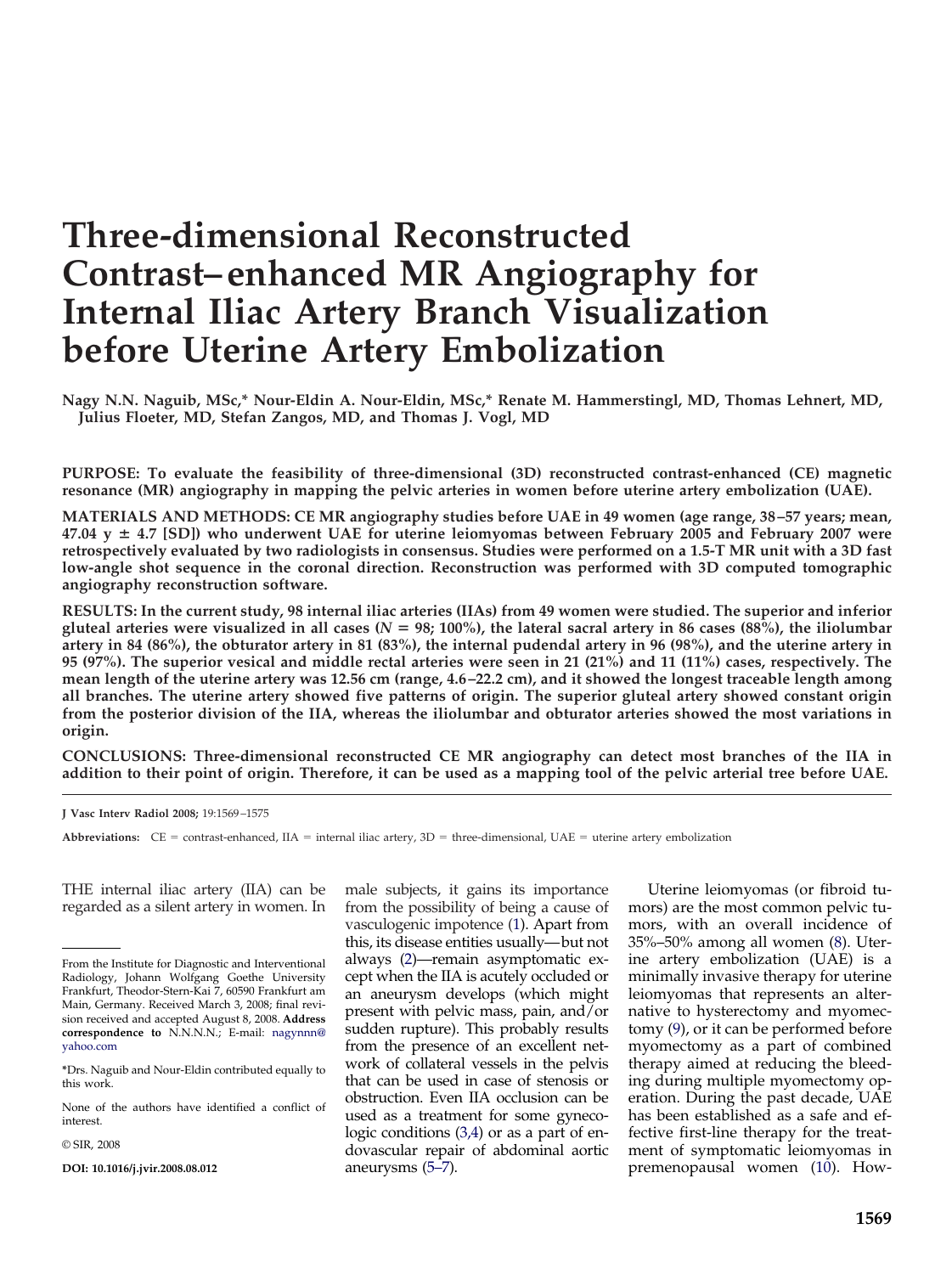ever, the pelvic arterial anatomy is among the most complex in the body. Identifying and catheterizing the correct artery for UAE can be extraordinarily difficult, even for a physician who routinely does so [\(11\)](#page-6-0). Magnetic resonance (MR) imaging is increasingly being used to evaluate patients before UAE because of its precision in helping determine the size and location of uterine leiomyomas and helping exclude other diseases [\(12,13\)](#page-6-0).

Because of the increased popularity of pelvic interventional procedures with UAE currently being the most common—and because of the lack of sufficient data in the medical literature regarding the study of the IIA with MR angiography, even routine angiographic studies are seen as insufficient. The present study was conducted with the aim of evaluating the feasibility of 3D reconstructed contrast-enhanced (CE) MR angiography in visualizing the different branches of the IIA and to study the anatomic variations in origin of the different branches of the IIA in women, with special emphasis on the uterine artery as the target artery in UAE.

# **MATERIALS AND METHODS**

The study was approved by the institutional review board. Informed consent was obtained from all patients included in the study after a full explanation of the procedure. Preembolization CE MR angiographic studies from 49 women who underwent UAE for uterine leiomyomas during the time period from February 2005 until February 2007 (age range, 38 –57 years; mean, 47.04 y  $\pm$  4.7 [SD]) were retrospectively evaluated by two radiologists. All patients underwent MR imaging, including CE MR angiography, as a part of the preinterventional workup.

#### **Patient Selection**

All patients self-reported symptomatic uterine leiomyomas. Symptoms were mainly in the form of abnormal uterine bleeding, bulk-related symptoms, pain, or a combination of symptoms. The leiomyomas were determined to be the cause of symptoms in all patients. All patients had previously undergone gynecologic examination, routine examination of clinical history, and physical examination. All patients expressed a desire to avoid surgical treatments and were extensively counseled as to the known risks and benefits of UAE and alternative treatments.

## **MR Imaging and Image Reconstruction Technique**

CE MR angiography was performed with a 1.5-T MR imaging system (Magnetom Symphony; Siemens, Erlangen, Germany). A body-array coil was used to cover the volume of interest. First, gradient-echo magnetization-transfer scout images (echo/ repetition times, 5/15 msec; 40° flip angle; slice thickness, 10 mm; matrix, 128  $\times$  256, 40-cm field of view) were obtained in three planes. Second, T2 weighted single-shot turbo spin-echo MR images (echo/repetition times, 95/ 4,000 msec; 150° flip angle, slice thickness, 6 mm; matrix,  $128 \times 256$ ; 35-cm field of view) were obtained in the sagittal direction. Before application of the contrast agent, an unenhanced 3D fast low-angle shot sequence (echo/repetition times,  $1.28/3.66$  msec;  $25^{\circ}$  flip angle, slice thickness, 1.2 mm; matrix, 128  $\times$  512, 40-cm field of view) in a coronal slice orientation was performed during the end-inspiratory phase. The study should extend anteriorly to include the external iliac artery and its inferior epigastric branch and should extend posteriorly to include the inferior gluteal and internal pudendal arteries at the point where they escape from the pelvis between the piriforms and coccygeus muscles (this is the most posterior point along their course). For the determination of the travel time for contrast material from the injection site to the pelvic vessels, a test bolus technique was used. Two milliliters of gadopentetate dimeglumine (Magnevist; Schering, Berlin, Germany) were used for this purpose. Patients' renal function was checked before contrast agent administration. Based on the circulation time, contrast agent was intravenously injected (0.1 mmol/kg body weight followed by 20 mL normal saline solution) with an MR-compatible power injector (Spectris; Medrad, Pittsburgh, Pennsylvania) at a flow rate of 3 mL/sec. The CE MR angiography was performed with 3D fast low-angle shot acquisition, with identical imaging parameters as the unenhanced acquisition, in the ar-

terial and venous phases. The unenhanced examination was performed to permit image subtraction of the unenhanced images from the CE images after the examination. The subtracted images obtained in the arterial phase were loaded into the multislice CT console (Somatom Sensation; Siemens), and a 3D reconstructed view of the pelvic arterial tree was obtained with use of the same software used for 3D reconstruction of the CT angiography images (Syngo Vessel View Application; Siemens). This allowed the free rotation of the 3D model in all directions to aid correct judgment of the course of the vessels in all directions.

#### **Image Evaluations**

All MR images were assessed in consensus by two senior radiologists with more than 5 and 15 years, respectively, of experience in the field of pelvic MR imaging, who were blinded to the conventional angiographic images of the patients at the time of evaluation. For each study, nine branches of the IIA (superior and inferior gluteal, internal pudendal, iliolumbar, lateral sacral, obturator, uterine, superior vesical, and middle rectal arteries) were evaluated on each side. Branches were identified based on their course, with continual rotation of the 3D reconstructed model of the pelvic arterial tree in all directions. Each branch was evaluated for its visualization, length, and site of origin. For visualization, a three-grade scoring system was adopted: a score of 0 indicated that the artery was not seen, interrupted, or its origin could not be identified; a score of 1 indicated that the artery was faintly seen but could be traced and had no missing segments until its first branch arose; and a score of 2 indicated that the artery was clearly seen. Regarding the lengths of the branches, measurement started from their point of origin until their first branch arose or they were no more visualized.

#### **Data Collection and Statistical Analysis**

Results of image evaluations were tabulated to facilitate their analysis and were gathered together in a single table. Regarding the degree of visual-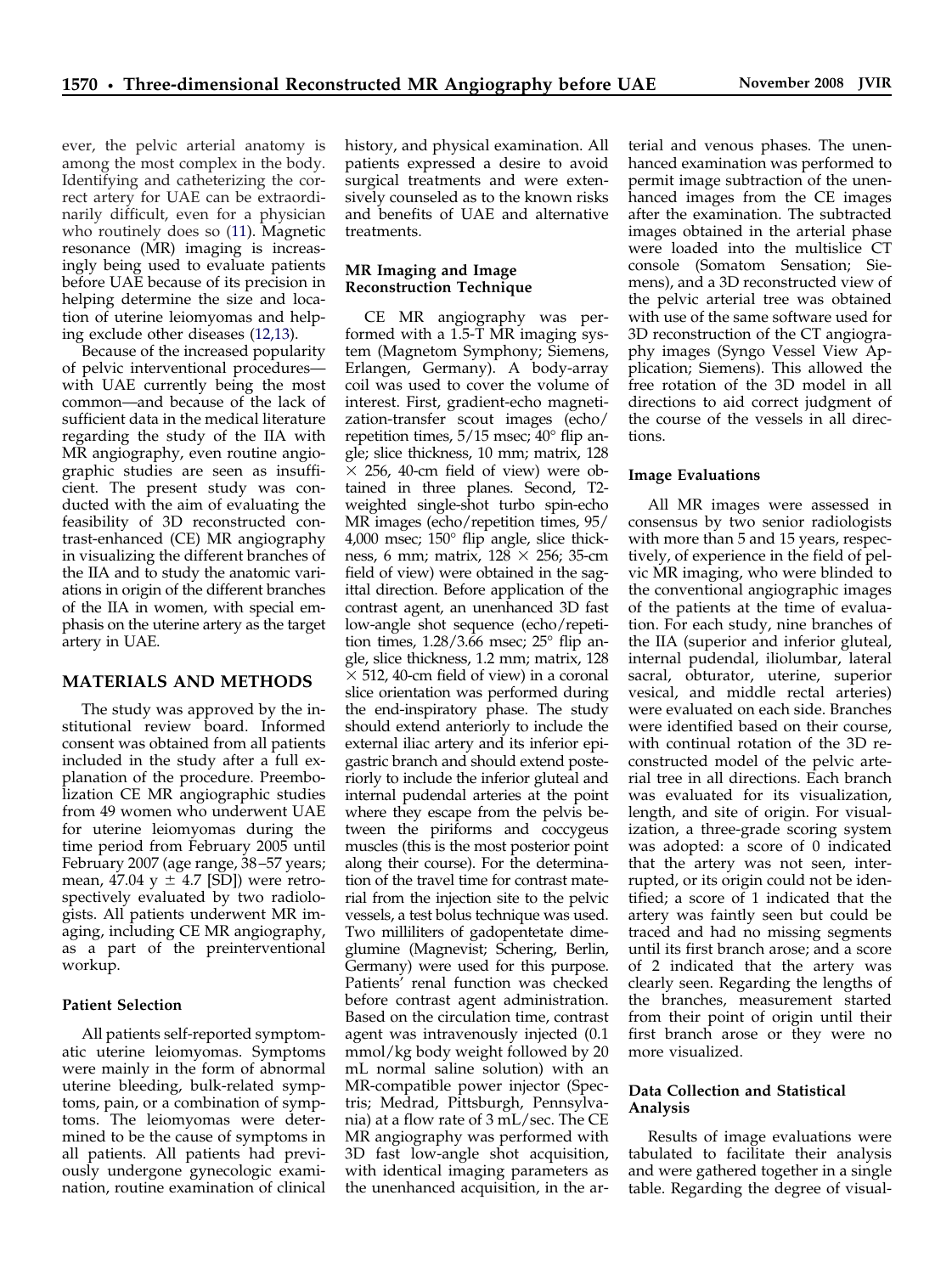| Table 1<br>Score for Visualization of Each of the<br>Studied Branches of the IIA |    |       |                |  |
|----------------------------------------------------------------------------------|----|-------|----------------|--|
|                                                                                  |    | Score |                |  |
| Branch (Artery)                                                                  | 2  | 1     |                |  |
| Superior gluteal                                                                 | 98 |       |                |  |
| Inferior gluteal                                                                 | 97 |       |                |  |
| Lateral sacral                                                                   | 58 | 28    | 12             |  |
| Iliolumbar                                                                       | 63 | 21    | 14             |  |
| Obturator                                                                        | 42 | 39    | 17             |  |
| Internal pudendal                                                                | 90 | 6     | $\overline{2}$ |  |
| Uterine                                                                          | 87 |       | 3              |  |
| Superior vesical                                                                 | 10 | 11    | 77             |  |
| Middle rectal                                                                    | 8  |       |                |  |

ization, the sensitivity of 3D reconstructed CE MR angiography in detecting the different branches was calculated based on the assumption that all branches anatomically exist in all patients. Regarding the measured lengths of the different branches, for each branch, the mean length and SD were calculated. Finally, the exact origin of each branch was reported, with calculation of the percentage for each point of origin. All statistical evaluations were performed using BiAS software (Epsilon-Verlag, Darmstadt, Germany).

# **RESULTS**

## **Arterial Visualization**

The study included CE MR angiography studies from 49 patients (98 IIAs) before UAE. **Table 1** summarizes the scores of the studied branches. Among the 98 arteries studied, the uterine artery was clearly detected (ie, score of 2) in 87 and faintly seen (ie, score of 1) in eight. The uterine artery was given a score of 0 in three arteries. The IIA gives off six parietal branches and three visceral branches. For the parietal branches, the superior and inferior gluteal arteries were visualized in all arteries studied, with an overall sensitivity of 1 for each of them. Regarding the other four parietal branches—namely the lateral sacral artery, iliolumbar artery, internal pudendal artery, and obturator artery—3D reconstructed CE MR angiography showed them with overall sensitivities of 0.88, 0.86, 0.98, and 0.83, respectively. Three-dimensional reconstructed CE MR angiography showed the visceral



**Figure 1.** Three-dimensional reconstructed CE MR angiography image from the preembolization study of a 47-year-old woman. The model was slightly rotated toward the right side for better visualization of the arteries on the right side, namely the common iliac artery (*1*), IIA (*2*) with its anterior (arrowhead) and posterior (arrow) divisions, external iliac artery (*3*), lateral sacral artery (*4*), superior gluteal artery (*5*), uterine artery with its characteristic tortuous course originating directly from the anterior division (*6*), middle rectal artery (*7*), inferior gluteal artery (*8*), and internal pudendal artery (*9*).

branches—namely the uterine artery, superior vesical artery, and middle rectal artery (**Fig 1**)—with overall sensitivities of 0.97, 0.21, and 0.11, respectively.

#### **Detectable Lengths**

**[Table 2](#page-3-0)** summarizes the lengths (range, mean, and SD) of the studied branches of the IIA. The uterine artery showed the maximum traceable length, reaching 22.2 cm; this was followed by the internal pudendal and obturator arteries with maximum lengths of 15.3 cm and 11.2 cm, respectively. The least detectable lengths were visualized in the lateral sacral and iliolumbar arteries and were 0.5 cm and 0.4 cm, respectively.

## **Branch Origin**

The detectable uterine arteries showed an origin from the anterior division in 86 cases (90%), from the main stem in two (2%), from the point of bifurcation of the IIA in one (1%), from the posterior division in one (1%; **[Fig 2a](#page-3-0)**), and indirectly from the anterior division through a short common

stem with other arteries in five (6%); four of these stems were shared with the obturator artery and one with the internal pudendal artery (**[Fig 3](#page-3-0)**). The superior gluteal artery (**[Fig 4a](#page-4-0)**) showed a constant origin from the posterior division of the IIA in all studied arteries, and the inferior gluteal artery originated from the anterior division in 83 of the studied arteries (85%) and from the posterior division in 15 (15%). The detected lateral sacral arteries showed an origin from the posterior division in 78 cases (91%), from the main stem of the IIA in six (7%), from the anterior division in one (1%), and from the inferior gluteal artery originating from the posterior division in one (1%). The detectable iliolumbar arteries originated from the main stem of the IIA in 42 cases (50%), from the posterior division in 37 (44%), and from the point of IIA bifurcation in five (6%). The detectable superior vesical artery (**[Fig 4b](#page-4-0)**) and middle rectal artery showed a constant origin from the anterior division (100%). The detectable internal pudendal arteries showed origins from the anterior division in 91 cases (95%), indirect origin from the anterior division in three (3%), from the main stem in one (1%), and from the posterior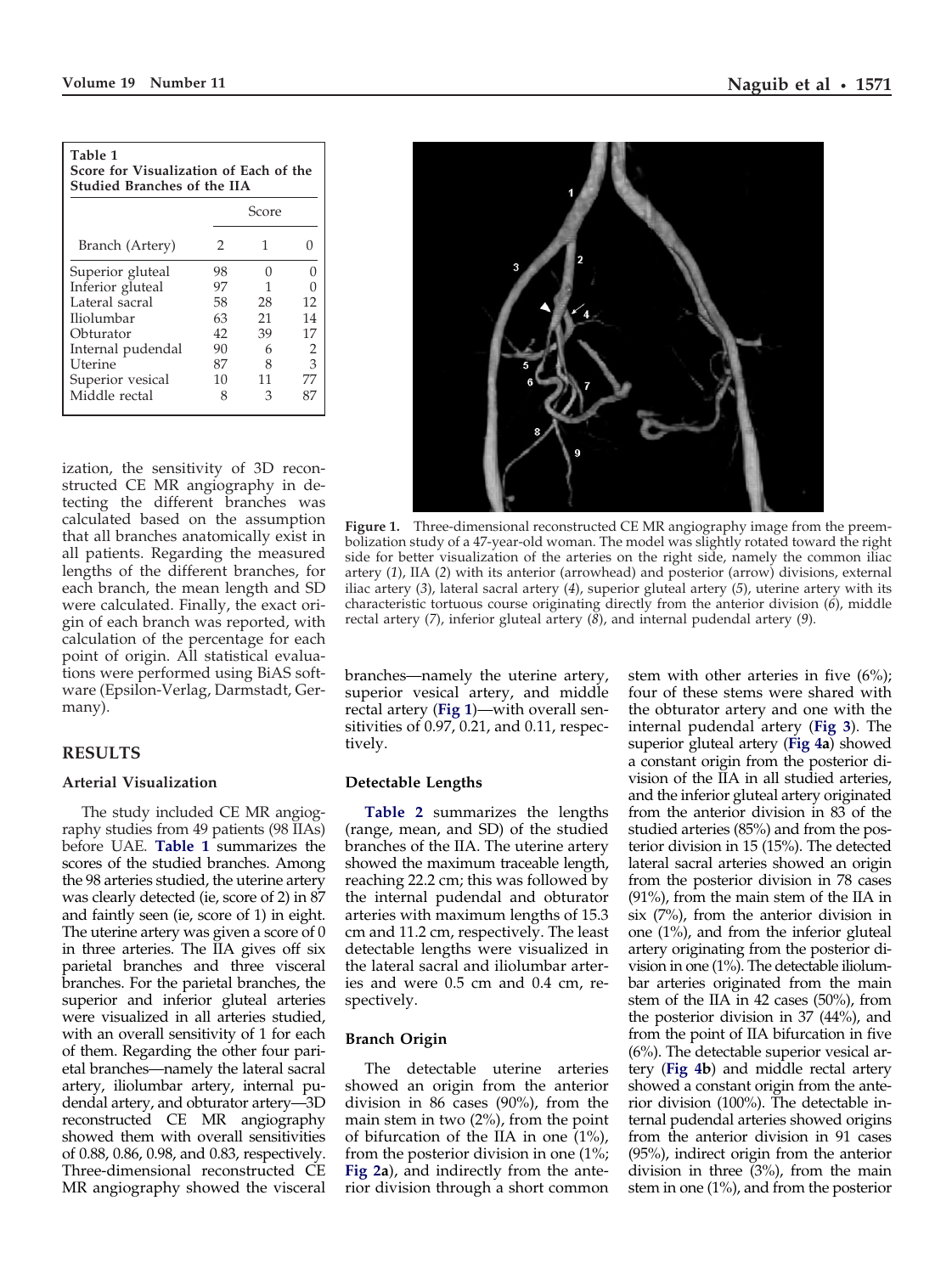<span id="page-3-0"></span>

| Table 2<br>Detectable Lengths of the Studied<br><b>Branches of the IIA</b> |              |                  |  |
|----------------------------------------------------------------------------|--------------|------------------|--|
|                                                                            | Length (cm)  |                  |  |
| Branch (Artery)                                                            | Range        | Mean $\pm$ SD    |  |
| Superior<br>gluteal                                                        | $1.4 - 6.9$  | $3.96 \pm 1.03$  |  |
| Inferior gluteal                                                           | $1.3 - 13$   | $5.96 \pm 2.56$  |  |
| Lateral sacral                                                             | $0.5 - 5.6$  | $2.84 \pm 1.17$  |  |
| Iliolumbar                                                                 | $0.4 - 6$    | $1.47 \pm 0.85$  |  |
| Obturator                                                                  | $3.6 - 11.2$ | $7.18 \pm 1.62$  |  |
| Internal<br>pudendal                                                       | $1.2 - 15.3$ | $7.9 + 2.7$      |  |
| Uterine                                                                    | $4.6 - 22.2$ | $12.56 \pm 3.78$ |  |
| Superior<br>vesical                                                        | $3.2 - 9$    | $6.12 \pm 1.72$  |  |
| Middle rectal                                                              | $0.8 - 7.8$  | $3.52 \pm 2.15$  |  |

division in one (1%). Last, the detectable obturator arteries showed origin from the anterior division in 53 cases (65%), from the inferior epigastric artery in 21 (26%; **[Fig 5a](#page-4-0)**), from the posterior division in three (4%), and indirectly from the anterior division (with a common segment with the uterine artery) in four (5%; **[Fig 5b](#page-4-0)**).

#### **DISCUSSION**

The increased popularity of interventional procedures, many of which are based on the arterial system, and the introduction of high-technology noninvasive imaging techniques such as CT angiography and MR angiography, have allowed radiologists to study the arterial system in more detail with the aim of planning interventional procedures, providing the clinician or surgeon with details about vascular disease conditions or data that are considered crucial before surgical procedures. One of the most widely performed interventional procedures is UAE, which has emerged as a strong alternative to surgical options.

UAE has been widely recognized as a safe and effective treatment for symptomatic uterine leiomyomas [\(14 –](#page-6-0) [16\)](#page-6-0) and an alternative to major surgery, including hysterectomy and myomectomy, because this minimally invasive treatment can contribute to improved symptoms with few major complications [\(17\)](#page-6-0). It leads to impressive midterm and long-term improve-



**Figure 2. (a)** Three-dimensional reconstructed CE MR angiography image from the preembolization study of a 44-year-old woman. The left IIA and external iliac artery with their branches were masked and the model was rotated toward the right side for better visualization of the arteries on the right side, namely the IIA (*1*) with its anterior division (arrowhead), external iliac artery (*2*), lateral sacral artery (*3*), superior gluteal artery (*4*), inferior gluteal artery (*5*), internal pudendal artery (*6*), uterine artery (*7*) originating from the posterior division of the IIA (arrow), and the obturator artery, which also originated from the posterior division (*8*). **(b)** Angiographic image of the same patient in almost the same projection as the 3D reconstructed CE MR angiography model shows the superior gluteal artery (*1*), inferior gluteal artery (*2*), internal pudendal artery (*3*), uterine artery (*4*), and obturator artery (*5*).

![](_page_3_Picture_9.jpeg)

**Figure 3.** Three-dimensional reconstructed CE MR angiography image from the preembolization study of a 48-year-old woman. The model was rotated toward the left side for better visualization of the arteries on the right side, namely the IIA (*1*) with its anterior division (arrowhead), external iliac artery (*2*), iliolumbar artery (*3*), superior gluteal artery (*4*), inferior gluteal artery (*5*), and uterine artery (*6*) originating indirectly from the anterior division by a common segment (arrow) with the internal pudendal artery (*7*).

ment of all investigated physical and psychologic leiomyoma-related and -associated symptoms and significantly improves women's health-related quality of life [\(18\)](#page-6-0). In addition,

UAE can be used in combination with multiple myomectomy as a preoperative procedure to reduce the bleeding associated with the myomectomy operation. The target of this study was to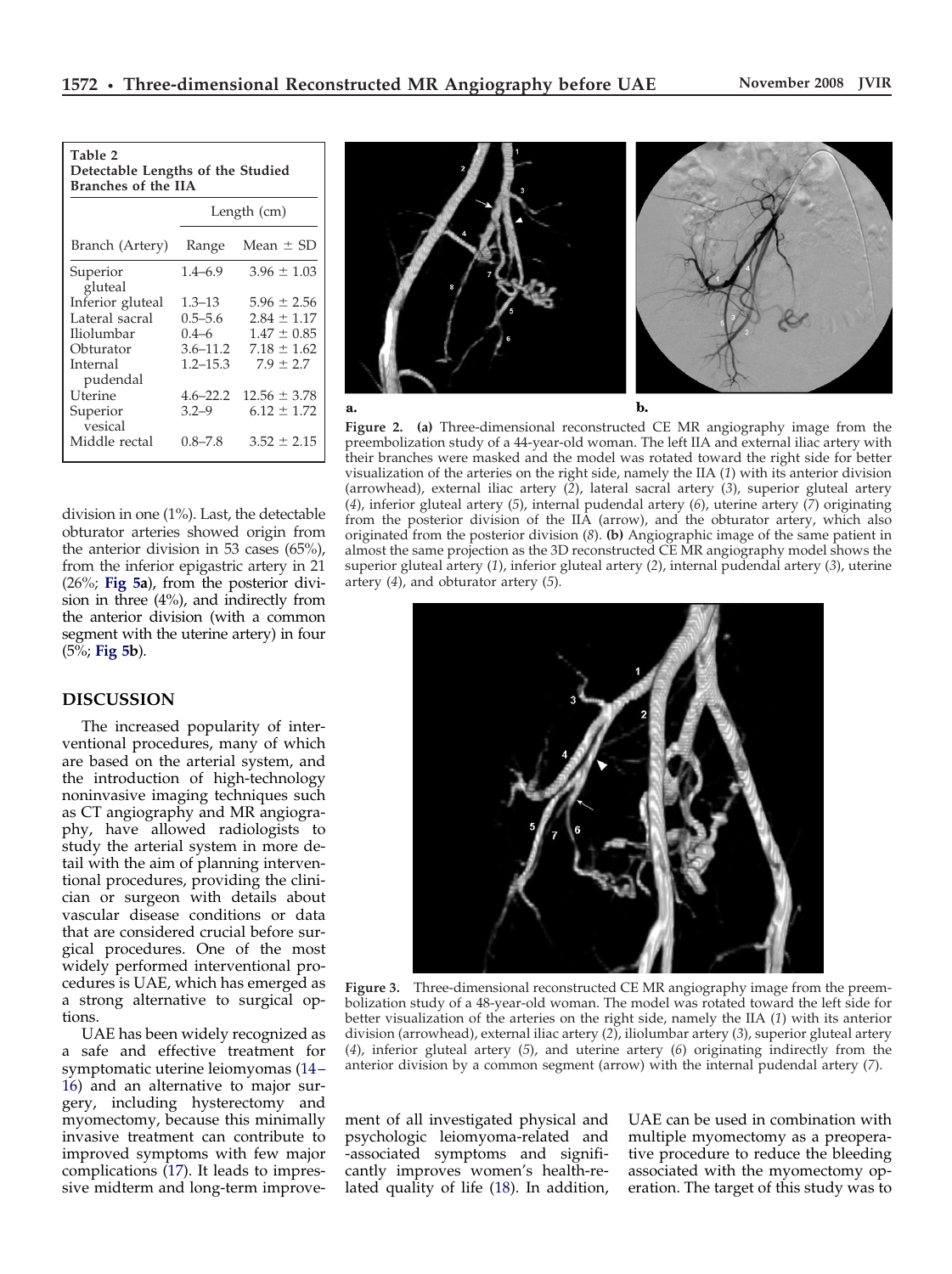<span id="page-4-0"></span>![](_page_4_Picture_2.jpeg)

**Figure 4. (a)** Three-dimensional reconstructed CE MR angiography image from the preembolization study of a 51-year-old woman. Direct posterior view with masking of the internal and external iliac arteries on the left side for better visualization of the branches of the posterior division of the IIA on the right side. This view shows the IIA (*1*), external iliac artery (*2*), iliolumbar artery (*3*), lateral sacral artery (*4*) before it divides into a superior and inferior divisions, and superior gluteal artery (*5*). **(b)** Another view from the same patient with masking of the IIA and external iliac artery on the left side and rotation of the 3D model toward the right side for better visualization of the branches of the anterior division of the right IIA. This view shows the uterine artery (*1*) with its characteristic tortuous appearance, superior vesical artery (*2*), inferior gluteal artery (*3*), and internal pudendal artery (*4*).

![](_page_4_Figure_4.jpeg)

### a.

b.

**Figure 5. (a)** Three-dimensional reconstructed CE MR angiography image from the preembolization study of a 38-year-old woman. The 3D model was rotated toward the left side for better visualization of the arteries on the left side, namely the IIA (*1*), external iliac artery (*2*), uterine artery (*3*), and obturator artery (*4*), which originates from the inferior epigastric branch (*5*) of the external iliac artery. **(b)** Another view from the same patient with masking of the IIA and external iliac artery on the left side and rotation of the 3D model toward the left side for better visualization of the arteries on the right side, namely the IIA (*1*), external iliac artery (*2*) with its inferior epigastric branch (*3*), iliolumbar artery (*4*), lateral sacral artery (*5*), superior gluteal artery (*6*), inferior gluteal artery (*7*), internal pudendal artery (*8*), middle rectal artery (*9*), and uterine artery (*10*), which originates indirectly from the anterior division by a common segment with the obturator artery (*11*).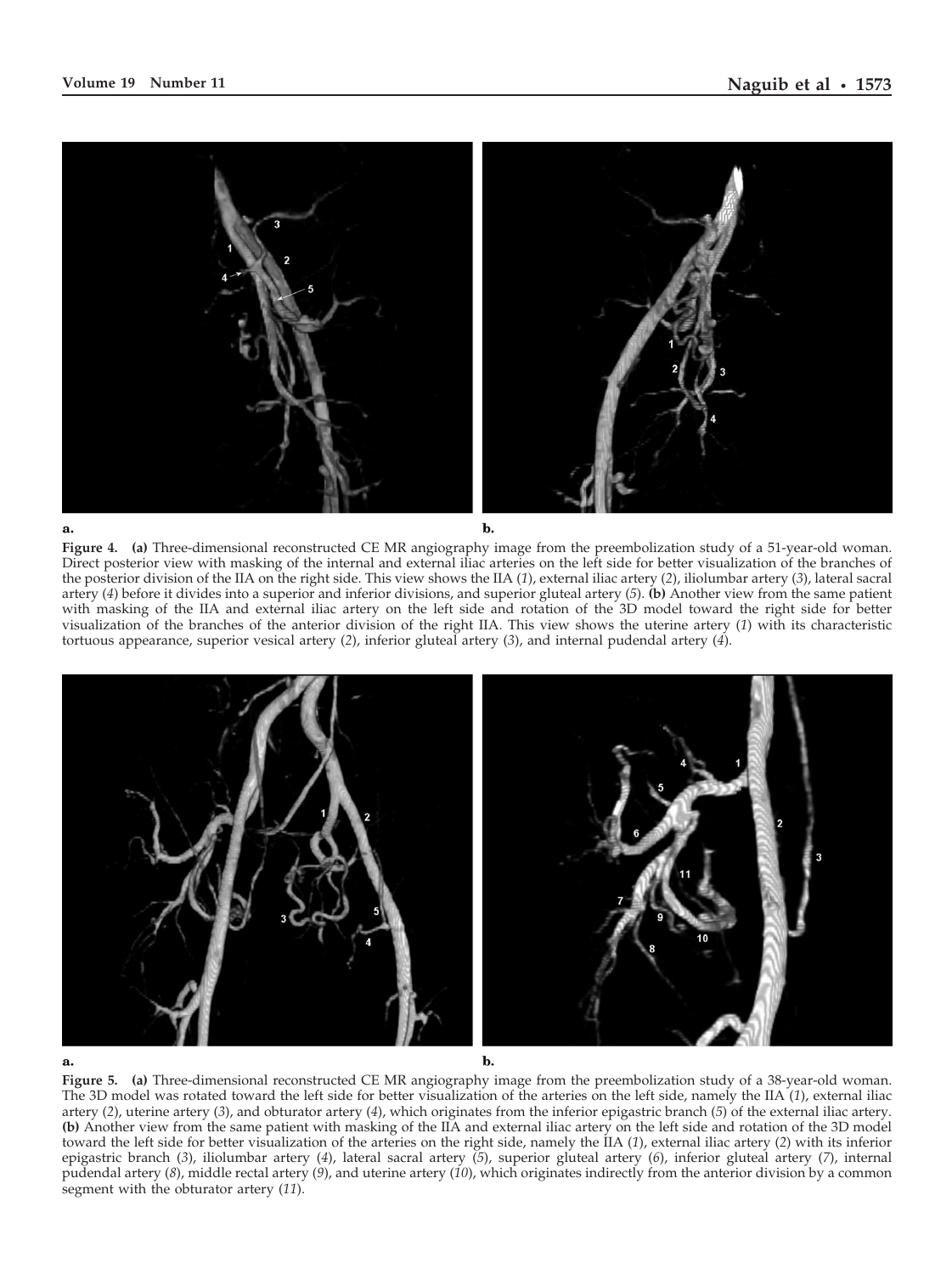asses the ability of 3D reconstructed CE MR angiography in mapping the pelvic arterial tree in patients who underwent UAE.

CE MR angiography is a versatile technique that combines speed, superb contrast, and relative simplicity. It has a wide range of applications, particularly in the abdomen and pelvis [\(19\)](#page-6-0). First, we tried to use the maximum-intensity projection images for the current study, and, despite the fact that it is the most common means of displaying the data from MR angiography studies, it did not supply us with full details regarding the IIA branches. This is probably because of the special nature of the IIA and its branches, with their long courses and obliquities necessitating visualization of the whole artery to allow correct identification, especially in the absence of bony landmarks. During routine angiographic procedures, identification of the IIA branches is facilitated if bony landmarks are established [\(20\)](#page-6-0). As a result, the subtracted CE MR angiography images obtained were reconstructed with use of the Syngo Vessel-View application (the application used for 3D reconstruction of CT angiographic images), which provided a 3D model of the pelvic arterial tree that can be freely rotated and examined in all planes and directions, enabling the reader to completely trace the visualized arteries with a considerable degree of confidence and clarity.

After evaluation, an attempt was made to correlate the 3D reconstructed CE MR angiography images with the angiographic images (the gold standard for arterial visualization), but the main problem was that the 3D model can be freely rotated in any direction to see each branch and trace it separately, whereas angiography was performed with the aim of visualizing the origin of the uterine artery to enter it with the catheter. Because the study was done in a retrospective manner, it was very difficult to find the projection among a patient's angiographic images that coincided with the rotated 3D reconstructed model, except in some rare circumstances (**[Fig 2](#page-3-0)**).

It was observed that 3D reconstructed CE MR angiography was sensitive in detecting the major parietal branches, namely the superior and inferior gluteal and internal pudendal arter-

ies, probably because their relatively large diameter and parietal course away from the pelvic viscera allows improved enhancement and clear visualization. Regarding the other parietal branches namely the lateral sacral, iliolumbar, and obturator arteries—CE MR angiography showed them with relatively high sensitivity. Regarding the visceral branches, the uterine artery was the only artery detected in a high percentage of cases, which is probably related to its characteristic tortuous course and large diameter in patients with uterine leiomyomas, in whom it is enlarged to supply the tumors. The other two included visceral branches, namely the superior vesical and middle rectal arteries, were detected in a relatively small number of patients, most likely because of their small diameter and course within the pelvic cavity.

Regarding the lengths of the detectable branches of the IIA, the uterine artery showed the longest detectable lengths, probably because of its inherent tortuosity and enlargement in patient with uterine leiomyomas; this was followed by the internal pudendal and obturator arteries, likely attributed to the fact that these two arteries travel for a long distance before giving off their first branch. Conversely, some other arteries known to divide immediately after their origin—such as the lateral sacral artery dividing immediately into superior and inferior branches or the iliolumbar artery dividing into ilial and lumbar branches—showed the least detectable lengths.

Previously, several studies have tried to classify the pattern of branching of the IIA and the modes of origin of its different branches [\(21,22\)](#page-6-0). In fact, the pattern of division of the IIA is beyond the scope of our study, as we tried to focus mainly on the uterine artery, the target artery in uterine leiomyoma treatment. In addition, special attention was given to the obturator artery because of its surgical importance.

The current study identified five points of origins of the uterine artery. The most common was a direct origin from the anterior division seen in 90% of cases, followed by an indirect origin from the anterior division with a short trunk with other arteries seen in five arteries, four with the obturator and one with the internal pudendal artery.

We identified another two patterns of origin, one from the main stem of the IIA and the other from the point of its bifurcation. The latter was grouped alone because we thought it would have an impact on the embolization procedure, in which a relatively small artery is selected at the point of bifurcation of a major artery, which constitutes a challenge to the interventionist. Another single rare incidence was an origin from the posterior division; this constitutes a critical condition because the posterior division, according to Greenwood et al [\(23\)](#page-6-0), must be preserved during the embolization procedure. These results partially agree with those of Pelage et al [\(20\)](#page-6-0), who identified a single origin of the uterine artery from the anterior division of the IIA; we believe this origin is the most common, but not the sole pattern of origin.

The second artery of special concern to us was the obturator artery. Despite the fact that it is unrelated to the UAE procedure, it has a special surgical importance and the traditional surgical teaching warns of the danger of dissecting blindly along the iliopectineal line for fear of lacerating the "Crown of Death" (this refers to an aberrantly originating obturator artery taking origin from the inferior epigastric artery and crossing over the pelvic rim). In the current study, the obturator artery showed four patterns of origin, the most common of which was a direct origin from the anterior division. Other origins include an indirect origin from the anterior division with a common trunk with other arteries (the uterine artery), the posterior division, and finally the inferior epigastric artery, which was seen in 26% of examined arteries. According to Gilory et al [\(24\)](#page-6-0), the incidences of a sole obturator artery in the variant position (originating from the inferior epigastric/external iliac artery) were 22% in specimens in the United States and 10% in specimens in China.

Limitations of the current study include the performance of the study in one group of women (those with uterine leiomyomas), which has an impact on the size and consequently the visualization of the uterine artery. A second limitation is the lack of comparison between the 3D rotational MR angiographic reconstructions and digital sub-